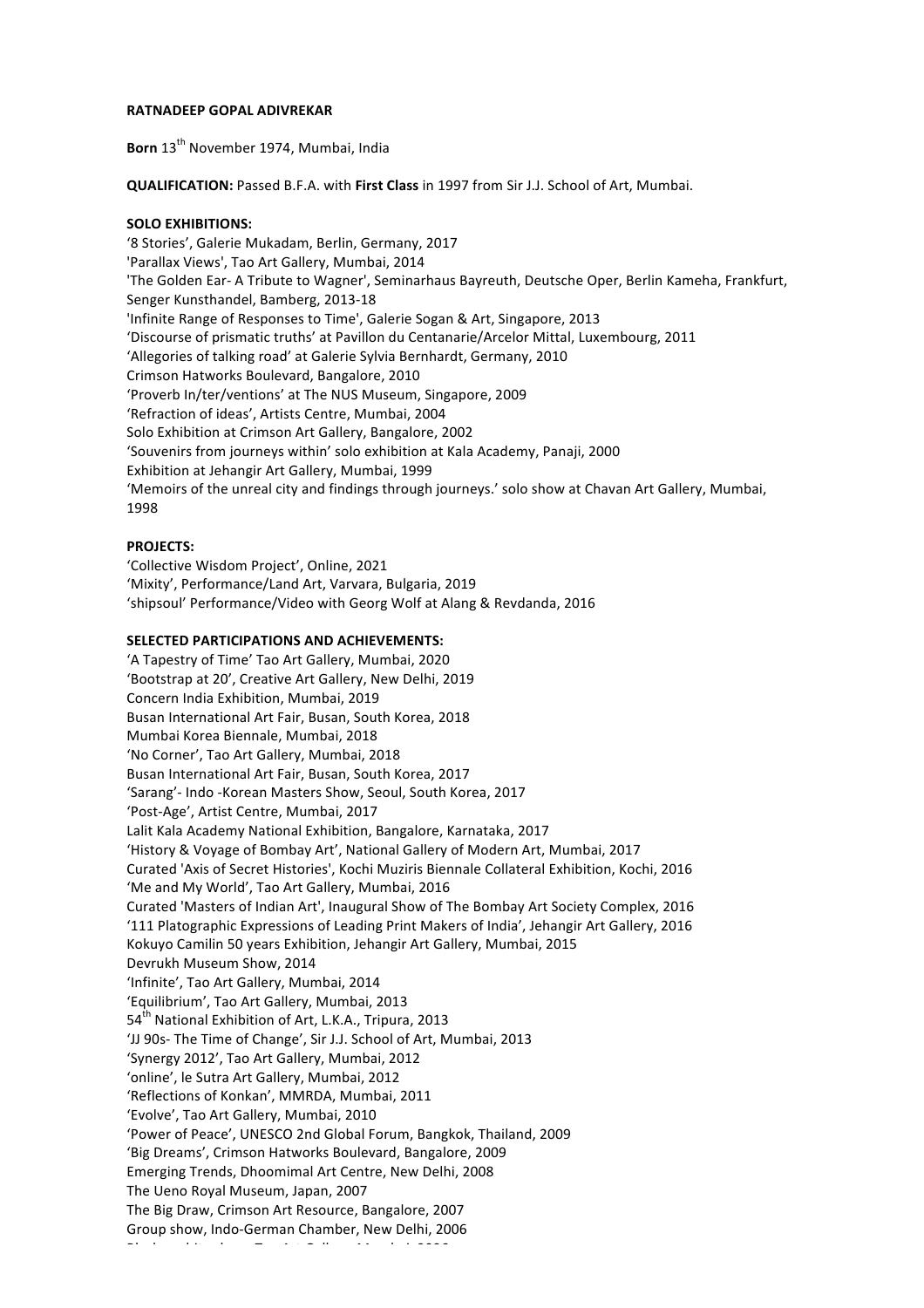'Indian Art' Lasalle-SIA College of Art, Sculpture Square Gallery, Singapore, 2006 'Indian contemporary art', Chelsea Art College, U.K., 2006 The Harmony Show, Nehru Centre, Mumbai, 2006 'Future and Present', N.G.M.A., Mumbai, 2005 'Indian contemporary art', Chelsea Art College, U.K., 2005 Pune Art Show by Kirloskars and Tao Art Gallery, 2005 'Ardhanareshwar', Tao Art Gallery, Mumbai, 2005 'Christian Art Show', Goa, 2004 'Ideas and images IV' National Gallery of Modern Art, Mumbai, 2004 'Tao of Shiva' at Tao Art Gallery, Mumbai, 2004 Art Camp by Gallery Beyond, Mumbai, 2004 RPG Art Camp at Madh, Mumbai, 2003 Art on Train by WSF with Open Circle, 2003 'All India Artist camp' by S.C.C.Z. & Kannada& Culture, Bangalore, 2003 'Scared And Secular' inaugural exhibition, Time& Space Gallery, Bangalore, 2003 Kite exhibition at India Habitat Centre, New Delhi, 2003 I.I.F.A. Art Show at Tao Art Gallery, Mumbai, 2003 Self portraits from RPG Collection at Birla Academy of Art and Culture, Kolkatta, 2002 Inaugural group exhibition, The Gallerie Maharaja, New Delhi, 2002 'The Quotable Stencil' group show, Tao Art Gallery, Mumbai, 2002 'Golden jubilee exhibition' of Jehangir Art Gallery, Mumbai, 2002 Group show by Gallery Beyond, Mumbai, 2002 'One square feet' exhibition, Dhomimal Art Centre, New Delhi, 2002 RPG 'Mela' Exhibition, Jehangir Art Gallery, Mumbai, 2002 44<sup>th</sup> National Art Exhibition, L.K.A., Ahmedabad, New Delhi, 2001 Concern India exhibition at Jewels on Canvas, Mumbai, 2001 Ao~rta Project, BBK Kunst Forum, Dusseldorf and Ausstellungshalle Innenhafen, Duisburg, Germany, 2001 Maharashtra Mahoutsay Exhibition, A.I.F.A.C.S., New Delhi, 2001 43<sup>rd</sup> National Art Exhibition, L.K.A., Bangalore, 2001 Gujarat Relief Fund Exhibition, N.G.M.A. Mumbai, 2001 The RPG Collection Show, N.G.M.A. Mumbai, 2001 RPG Camp at Madh, Mumbai, 2000 Participated in The Harmony Show, Nehru Centre, Mumbai, 2000,01,03,04,05 Indian Contemporary Art, Group Show by Easel Art Gallery, Singapore & Hong Kong, 2000 Six Young Artist, group show at Artist Centre, Mumbai, 2000 Dual show at Jehangir Art Gallery, Mumbai, 1999 Annual Art Exhibition organized by Indian Oil, Mumbai, 1999 'Art of the red soil' at Dabhol Power, Guhaghar, 1999 Art festival at Lakereen Art Gallery, Mumbai, 1999 'Group Show' in Rabindra Bhavan, New Delhi, 1998 'Varsha 98', Monsoon show, Chavan Art Gallery, Mumbai, 1998 Artquest for C.R.Y. Group show, Mumbai, 1998 'Monsoon Show', Jehangir Art Gallery, Mumbai, 1997 Group Exhibition, Dr. Bhausaheb Deshmukh Academy, Mumbai, 1997 Group show by Bombay Art Society on occasion of 50 years of Indian Independence, 1997 'Chatak' Group Show at Nehru Art Gallery, Mumbai, 1996 'Vista Black & White' Group Show at Chavan Art Gallery, Mumbai, 1996 Group Show organized by Birla Academy, Calcutta, 1996 'Varsha 95', Students Monsoon show at Chavan Art Gallery, Mumbai, 1995 Attended Artist Terracotta Camp at Phansgaon, (M.S.), 1995,1996 Group Show by Samyojitha Bangalore in Memory of Late Shri G.S.Shenoy at Jehangir Art Gallery, Mumbai and Bangalore, 1995 Participated in the Bombay Art Society Annual Exhibition, Mumbai, 1994,96,99,02 Participated in the Bombay Art Society Exhibition, Pune, and Goa1994,95,96 Group Exhibition organized by NAG Foundation, Pune, 1994 Kala Mela organized by Lalit Kala Academy in New Delhi, Calcutta, 1994 Dr. Bhausaheb Deshmukh Art Academy Show, Amravati, 1994 Attended 'Artist Camp' in Kolhapur (M.S.), 1993 Participated in the Art Society of India Exhibition, Mumbai, 1993,1996 Participated in Maharashtra State Art Exhibition, Mumbai,1993,1994,2002